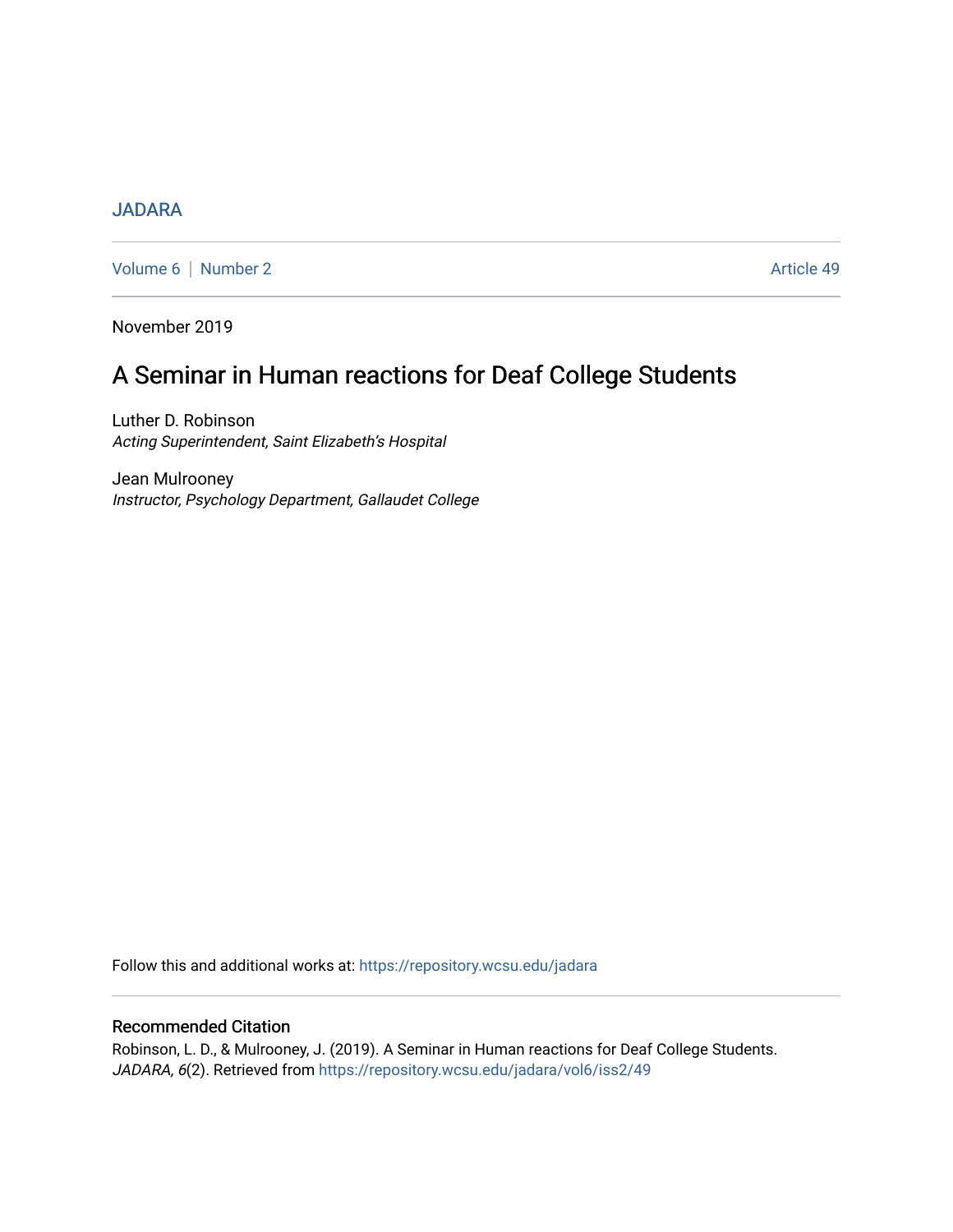## A SEMINAR IN HUMAN REACTIONS FOR DEAF COLLEGE STUDENTS

## By LUTHER D. ROBINSON, M.D., Acting Superintendent, Saint Elizabeths Hospital; JEAN MULROONEY, Instructor, Psychology Department, Gallaudet College

Human learning is a complex task. Observors of behavior in this area are faced with the paradox of seemingly immense personal potential resulting in deeply disappointing results. Self-knowledge and awareness of others are vital aspects of learning that, if ignored, impoverish both the individual's personal growth and his relationships with those around him. Deficiencies in these areas can be impediments to other forms of learning.

This article will discuss a teaching experience that we think to be somewhat unique and know to be rewarding. Our perspective is that of the mental health professions, preventive psychiatry, and applied psychology, if you will.

The setting is an elective psychology course at Gallaudet College, a liberal arts college for the deaf in Washington, D.C. The course was first established in the Fall semester of 1968 by one of the authors' with the following objectives:

- 1. To provide an understanding of the psychodynamics of human behavior.
- 2. To help the students form an integrated cognitive and affective awareness of their everyday emotional reactions.

3. To aid progress in general adjustment, growth and ways of coping.

Since its inception, 118 students have completed the course. Of these 49 were male and 69, female. Students from each of the four undergraduate years and from the "Special Student" group were represented. The majority of the students, however, have been juniors and seniors, no doubt reflecting a limitation in enrollment with preference given to upperclassmen. Most were in their early or middle twenties with an upper age limit of 51 years.

As would be expected in a liberal arts college setting serving deaf and hard of hearing students on an international basis, there are students who are

1

 $1$ Luther D. Robinson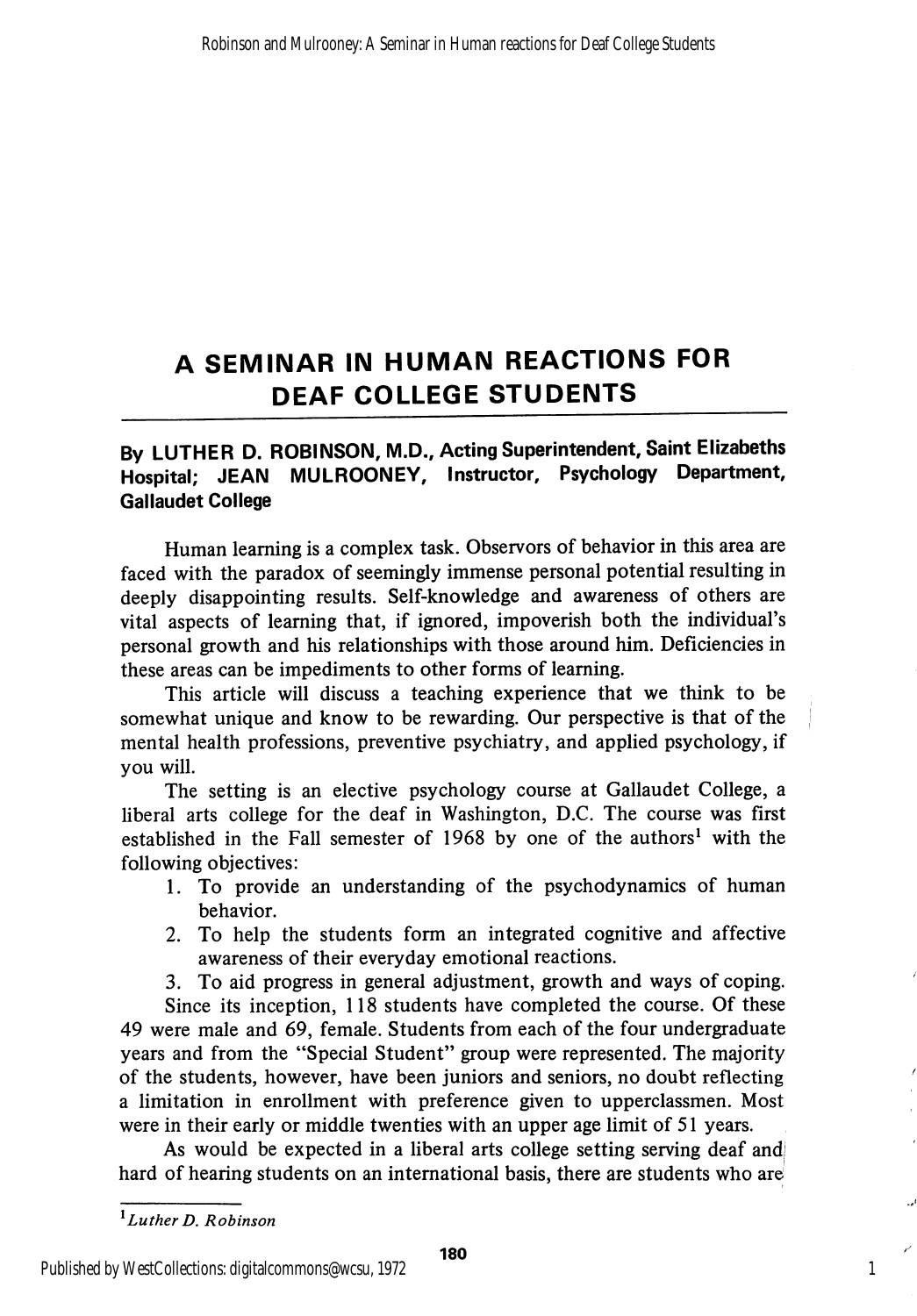#### A SEMINAR IN HUMAN REACTIONS FOR DEAF COLLEGE STUDENTS

either congenitally or adventitiously deaf, pre- or postlingually deaf, and those with a widely varying range of residual hearing.

The educational background of students represents residential institu tions, oral schools, day classes in public schools, public school attendance with no special provisions, and transfer students from other colleges and universities. The communicative skills and preferred mode vary widely as would be expected in a group with such a diversified background. During class the simultaneous method of communication is used. Skill in this varies depending on the individual's particular expressive and receptive ability in the differing components.

Most classes have at least one foreign student in the group. Some are married or engaged couples, and most have "steadies."

The course was originally designed to cover such emotional reactions as separation anxiety, grief, shame and guilt, inferiority feelings and the like, and what could be termed "normal" reactions to problem situations. The content and method have remained unchanged with appropriate adjustments and additions being made according to the sophistication and course background of each group. Additional topics that have been discussed are loneliness, death, encounter groups, mental hospitals, psycho-drama, paranoia, defense mechanisms, frustration and conflict, homosexuality, love and hate, inhibitions, stigmas and stereotypes, and reactions to disability.

No text book is used. Emphasis is on the relation of personal experiences and observations of the particular human reaction being discussed. Students are encouraged to present their own ideas, beliefs, and opinions. Fundamentals of psychodynamics are explained as appropriate topics arise. Direct information is given as it is pertinent to a particular experience or when the group becomes aware of the lack of an adequate basis to continue the discussion. Often the question of possible differences in the emotional reactions of deaf and hearing people is examined.

As the various topics are completed, each student writes a summary giving his definition of the emotional reactions discussed including examples from his own personal experience. The aim of this is twofold: to effect an increase in feedback and a check in individual understanding, and to accumulate over a period of time enough meaningful material to compile a reference book available to future classes.

Each group also views a film about the Mental Health Program for the Deaf at Saint Elizabeths Hospital and then visits the ward for deaf patients there to observe some therapeutic activity such as psychodrama or dance therapy.

The reaction of the initial class is of interest. In the beginning it was one of suspicion, rebellion, and wonderment. Students complained of inability to understand the teacher's signs and they felt insulted by the strict rules concerning attendance, tardiness, and participation. The fact that no text was used, no formal lectures given, and few writing assignments required seemed to result in feelings of non-achievement. During one meeting of this

۱Ì,

i.

٠,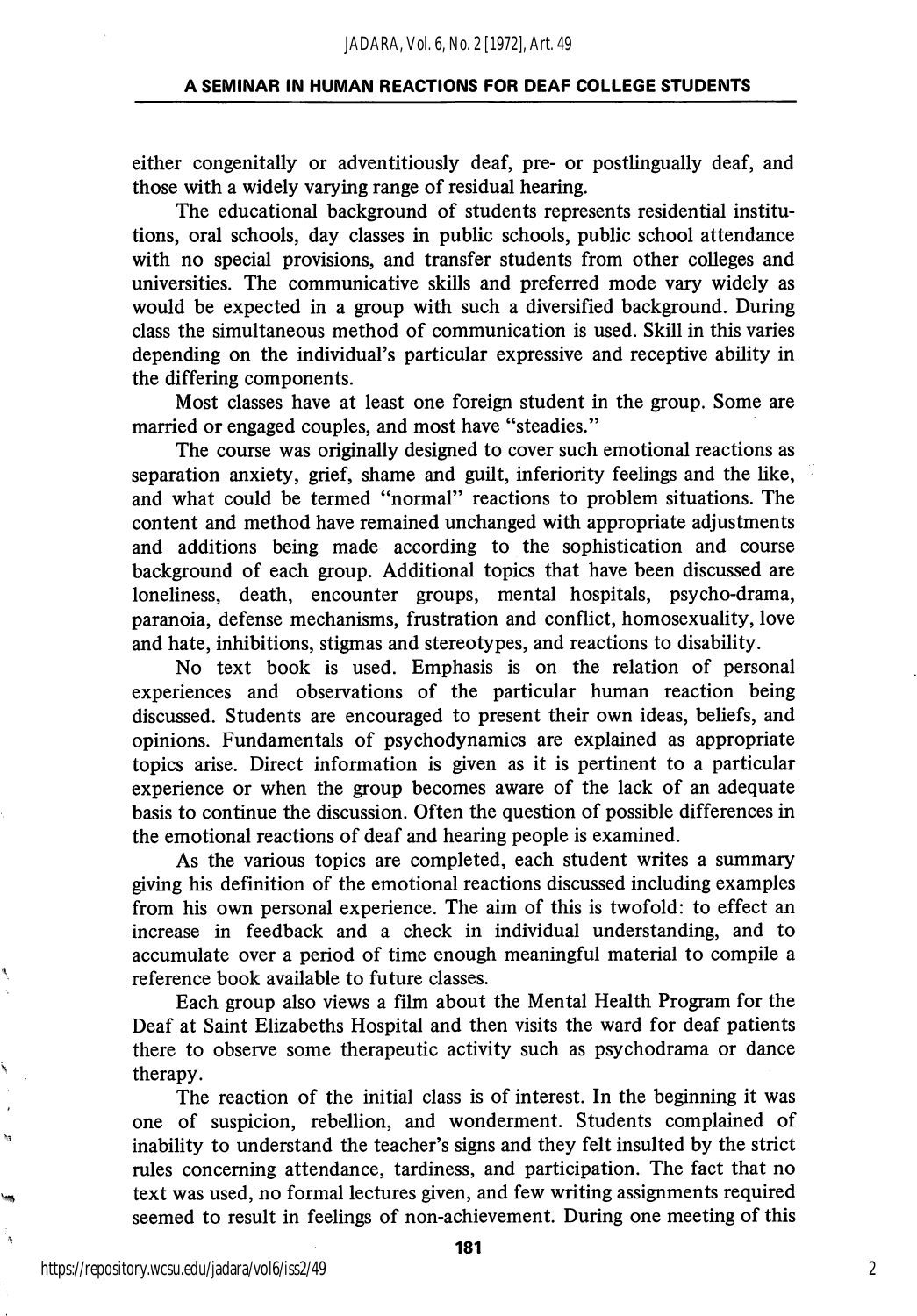### A SEMINAR IN HUMAN REACTIONS FOR DEAF COLLEGE STUDENTS

group, these issues were discussed. The teacher listened to the students' concerns and explained the methods, principles, and goals. The students then agreed to struggle through the course with the teacher. As the course progressed, the group process began facilitating cooperation, easing tensions, diminishing anxiety and the outlook became brighter as each one discovered that the others had similar inner feelings, attitudes toward hearing loss, and other emotional reactions comparable to their own. There was a comfortable forum for expression of feelings, even negative ones.

Individual reports of past suicidal ideation did not come up in this group discussion, but some group members did express this in their individual writings to the teacher and later they learned that they were not alone in this. This dawning awareness gave a great deal of interpersonal support and comfort.

An increasing enrollment necessitated the addition of a second teacher after the first semester. A total of four members of the Gallaudet Psychology Department have taught such a group at one time or another. One of the authors<sup>2</sup> has taught the course for three successive semesters. The authors are presently teaching the class jointly.

Developments in recent groups are worthy of note. Students appear to have a much more positive outlook to the course and prior expectations are more accurate.

It should be noted that some of the students are psychology or sociology majors or those with course background in the behavioral sciences. This is of interest because, as would be expected, they come to the course with a basis in the terminology and principles of psychodynamics. Many tell us this was enhanced by the course. Equally important, they seem to be positive in evaluating the personal benefits received from the class experience. This seems to support the value and success of the course objectives, especially in reference to the formation of an integrated cognitive and affective awareness of their everyday emotional reactions.

Assessment of influences on human behavior is no simple affair. Self-knowledge and awareness of others are life-long tasks that in scope and completeness lie always just beyond our precision of measurement. A partial appraisal of what we think the course contributes to the student's learning experience is best conveyed by excerpting from their individual course critiques. This demonstrates how much can be learned by all when the students speak for themselves.

"I profited two things from this course: 1) vocabulary and 2) I learned to recognize people's reactions and understand them better by knowing which (defense) mechanisms they use and why. It enabled me to understand people better."

3

<sup>2</sup> Jean Mulrooney